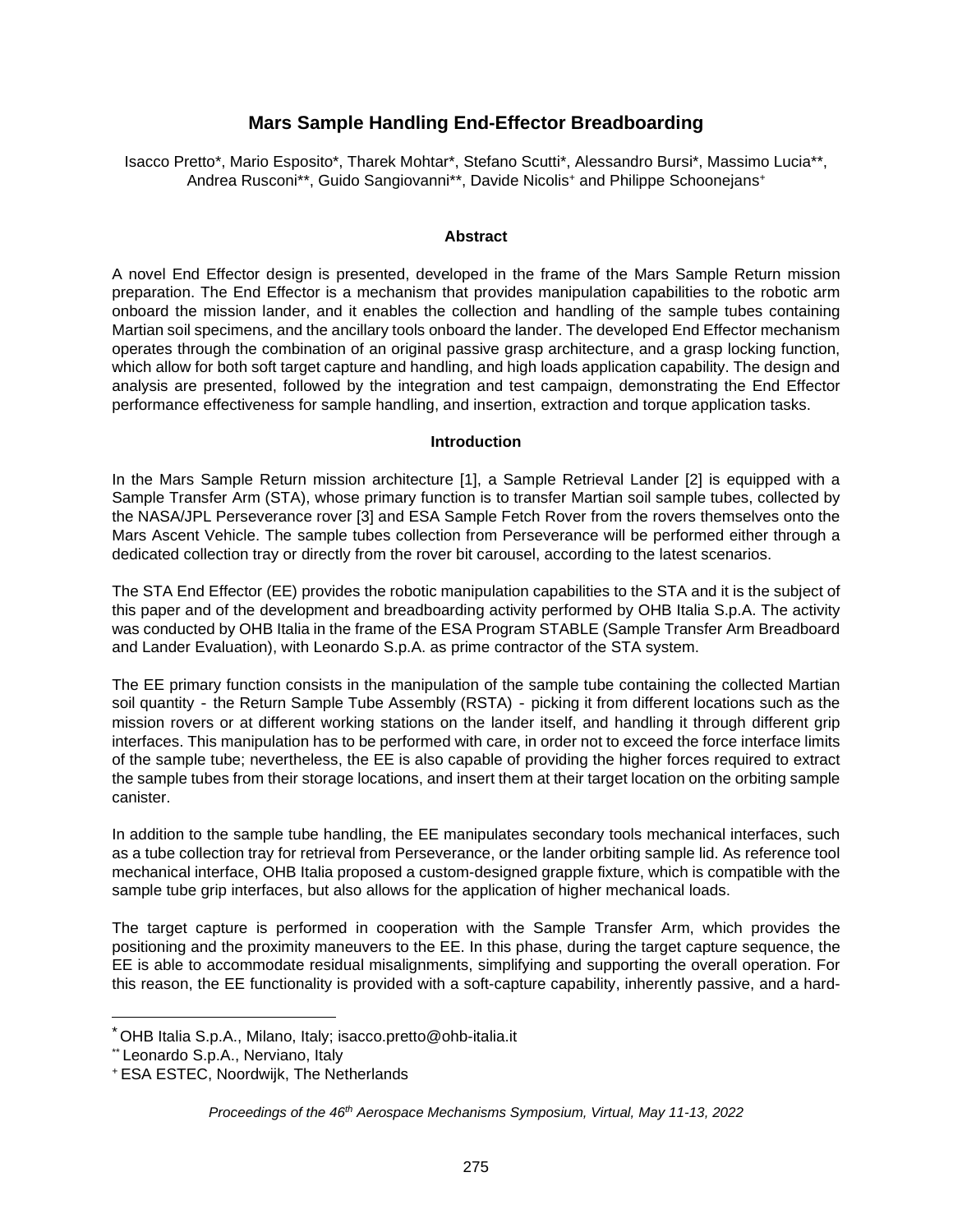capture configuration, which provides the grasp locking after the misalignments are recovered. The passive stability of the capture conditions, also allows for a secure grasp even in the event of a power loss.

# **Design and Analysis**

The EE layout and the sample tube CAD models are displayed in [Figure 1](#page-1-0). The interaction of the EE with the sample tube can be performed through two different mechanical interfaces: the end-grip, located at the sample tube head, and the body-grip, located at the tube stem. The EE architecture is organized in two sections: the actuator housing, and the gripper mechanism. The housing intergrates the flange for the mechanical interface with the robotic arm, and hosts internally the servomotor assembly, and externally the mechanism control board. On the outer side, the gripper section is made of the target grasp jaws, the mechanical guides to the jaws motion, and the inner mechanical transmission.



<span id="page-1-0"></span>*Figure 1. OHB-I End-Effector and JPL RSTA (RSTA model courtesy NASA/JPL-Caltech).* 

# Motor housing.

The EE cross section is displayed in [Figure 2](#page-2-0). The servomotor actuation and control unit is realized through an aluminum tubular support. The actuator and driver are selected from the Maxon components, and consist of an EC32-flat DC motor, coupled with a GP32 planetary gearhead, 3 stages, controlled through an EPOS4 control board.

The most original setup is embedded in the gripper mechanism section, which core is the cam shaft, providing the opening force actuation to the jaws. A set of 4 microswitches are positioned at the intermediate connection between the two sections, providing the gripper closure signal to the control board. A conical probe element provides the fitting geometry and centering to the sample tube head. The overall envelope of the EE fits in a cylinder of size  $\varnothing$  70  $\times$  200 mm (0.8  $\ell$ ).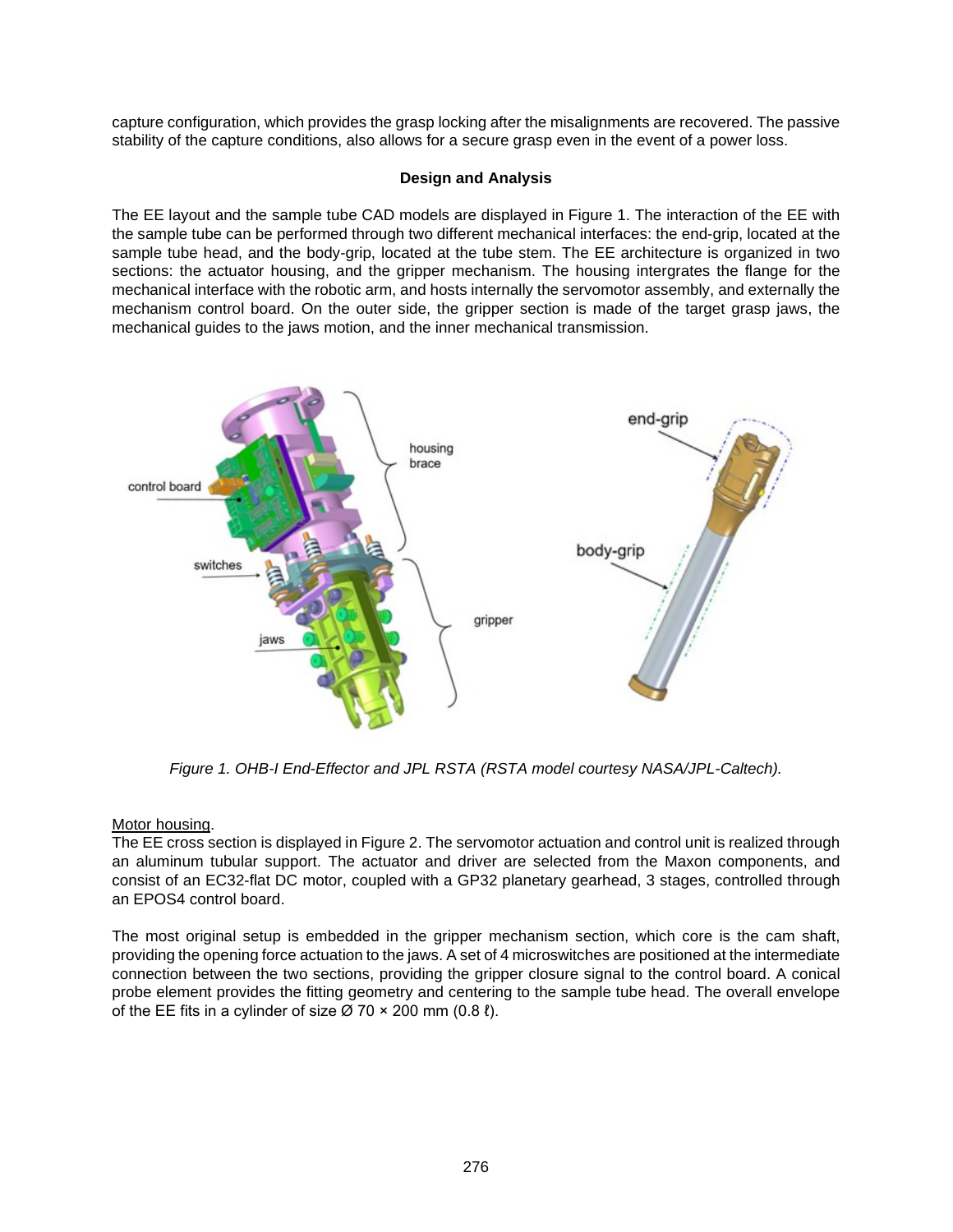<span id="page-2-0"></span>

<span id="page-2-1"></span>*Figure 2. End Effector Cross Section.*

# Actuation.

The EE actuation and control chain is represented in the block scheme of [Figure 3](#page-2-1). The control board receives power from the STA electrical interface, commands the motor and receives the motor hall sensors and the microswitches signals. The gearhead reduces the output speed and increases the torque available at the cam shaft.



*Figure 3. Control, Actuation, and Sensors Chain.*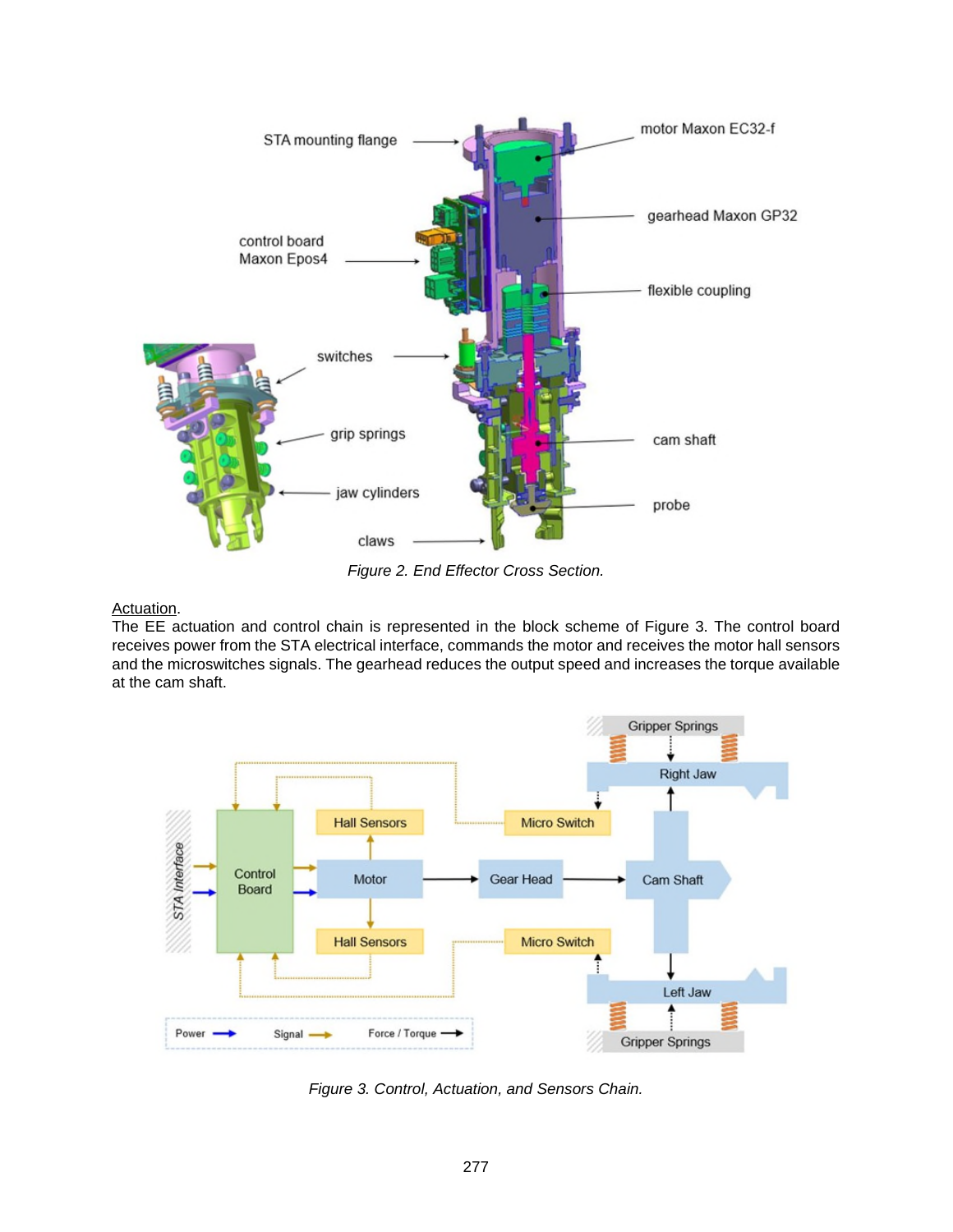### Gripper mechanism.

The gripper mechanism is composed of two grasping stainless steel jaws, which can each displace linearly of 6+6 mm outwards, switching from the closed to the open configuration. The linear displacement is guided by a set of 4 stainless steel pins sliding over PTFE-coated stainless steel bushings ([Figure 4](#page-3-0)).

<span id="page-3-0"></span>

*Figure 4. Gripper Springs and Guiding Cylinders.* 

The jaws are normally closed, thanks to a set of eight helical springs providing the soft compression load between their outer surface and the gripper body part. This load is calibrated in order to provide a contact force below 10 N when manipulating the sample tube. The jaws opening is actuated through a cam profile machined on the cam shaft.

The actuation torque is supplied by the motor gearhead through the interposition of a flexible coupling. The flexible coupling allows for internal misalignments recovery and ensures no undesired bending, normal or shear loads are back transferred to the gearhead.

The stainless steel cam shaft itself is supported in two points through a pair of flanged PTFE-coated stainless steel bushings, and is axially preloaded through a compression wave spring. Diamond-Like Carbon coating is applied to both the cam shaft and the gripper jaws in order to increase the contact hardness for improved cam-contact performance and improved jaws grasping wear resistance.

Laterally to the cam profile, two locking hooks are machined in the cam shaft. The hooks have the function of locking the mechanism at the completion of the grasp.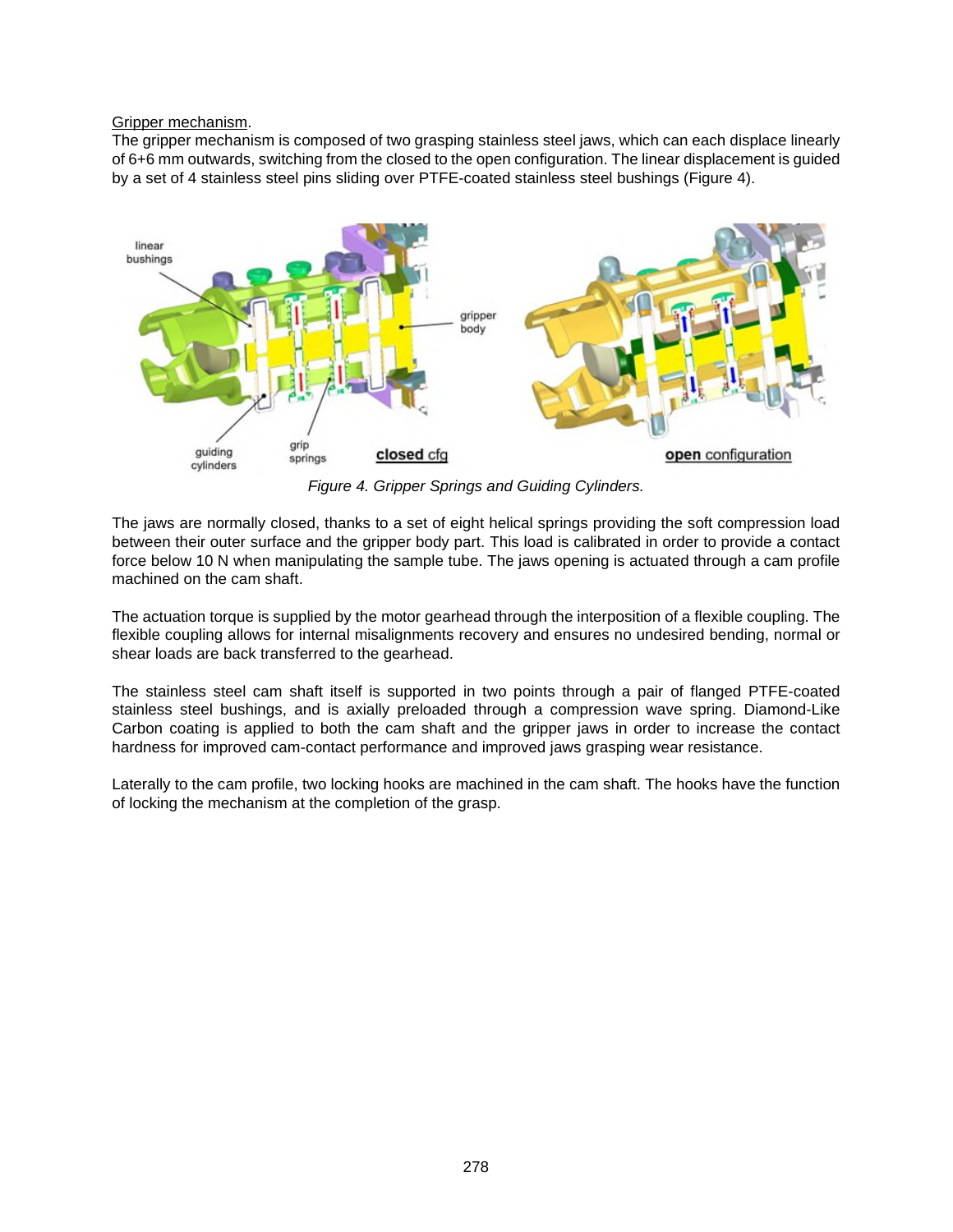

<span id="page-4-0"></span>*Figure 5. Gripper Cross Section and Cam Shaft Detail.* 

The jaws opening condition is displayed in [Figure 6](#page-4-0). The cam profile is rotated up to 90 deg and slides against the flats pushing the jaws internal side; the jaws are then displaced externally sliding along the guiding cylinders, and compressing the gripper retain springs.



*Figure 6. Open Configuration.* 

In the closure movement ([Figure 7\)](#page-5-0), the cam profile is rotated backwards down to 12 deg. At this working angle, the jaws unload the cam profile by reaching their endstops at the gripper body. The grasp closure force is always granted, since it is inherently passive and provided by the gripper springs. Therefore, it does not require electric power and is robust against incidental power losses. The passive closure architecture also allows for the jaws to adapt to the target geometrical constraint, providing roboustness against misalignment and surface uncertainties, such as those due to dust interposition at the grip interfaces. Once the jaws endstop is reached, the microswitches provide the closure signal.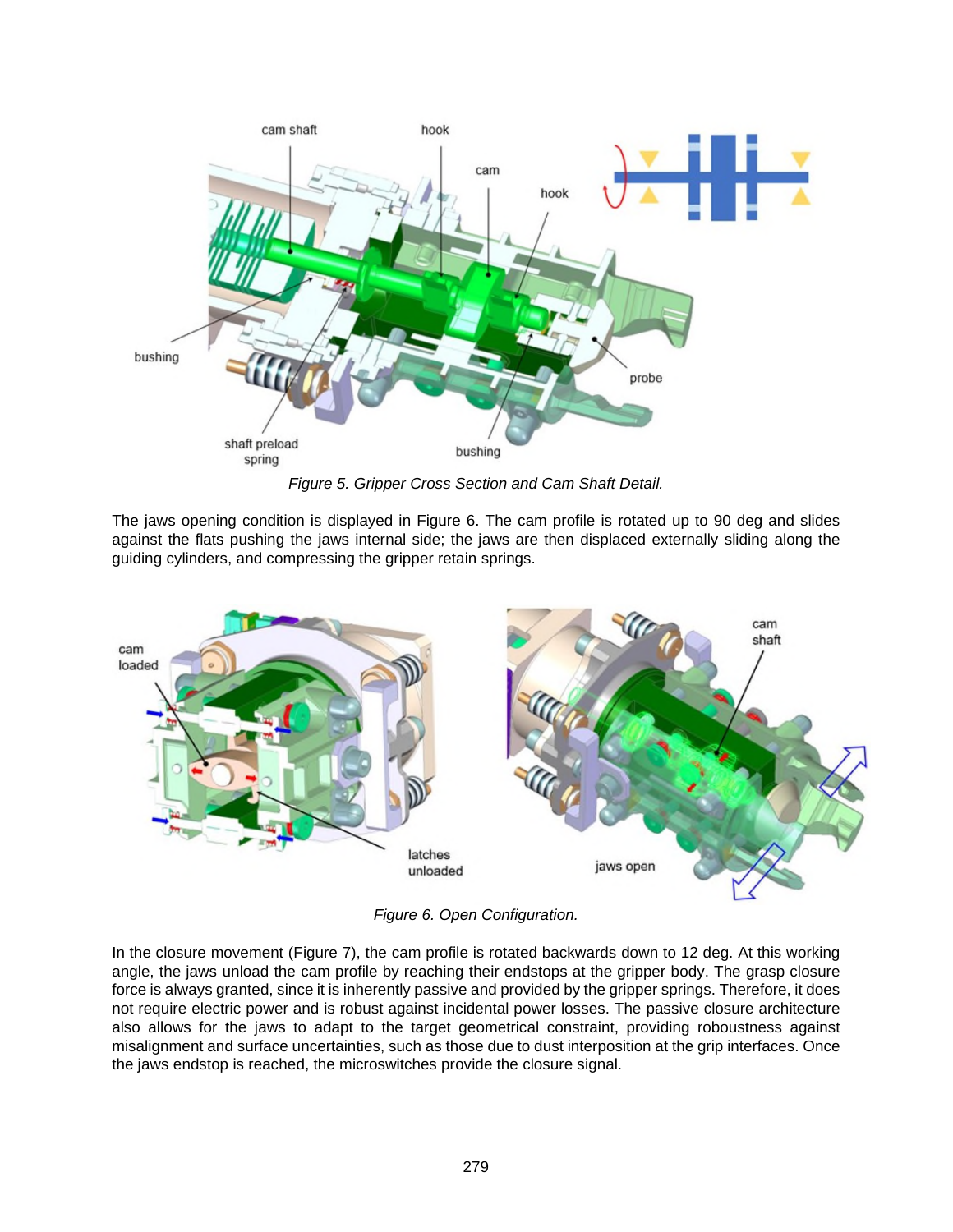At this moment, the further cam back-rotation can be commanded to the 0 deg homing angle, allowing the engagment of the locking hooks with the two latching stainless steel pins, fixed at the jaws internal side, laterally to the cam flat feature. The engagment of the locking hooks ensures the final secure and rigidized grasp.

<span id="page-5-0"></span>

<span id="page-5-1"></span>*Figure 7. Closed Configuration.* 

Jaws

The jaws ends are shaped in four claws which comply with the sample tube handling grips [\(Figure 8\)](#page-5-1). Since both the sample tube body-grip and end-grip present an outer cylindrical shape, the principle of the cylinderwedge accomodation is implemented, in order to guide the capture of the cylindrical features: a crosswedge guides the the end-grip capture, while the body-wedge guides the body-grip capture.



*Figure 8. Claws Design.* 

The sample tube body-grip nominal grasp is displayed in [Figure 8.](#page-5-1) The grasp closes between the jaws body-wedge and the gripper axial probe.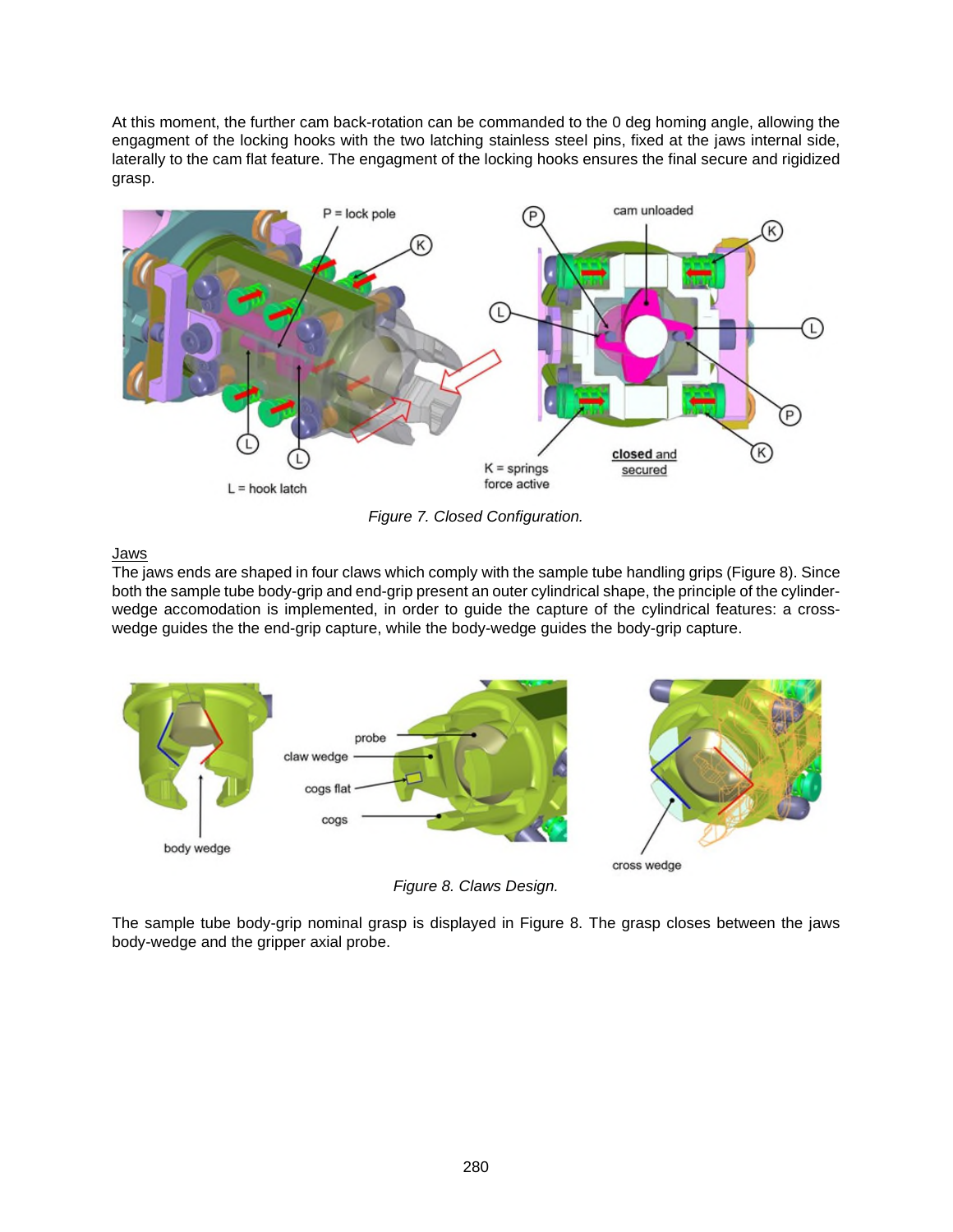

*Figure 9. Body-Grip Grasp (RSTA model courtesy NASA/JPL-Caltech).* 

The grasp of the sample tube body-grip is achieved in subsequent steps ([Figure 11](#page-7-0)). At first the EE is aligned to the sample tube axis through the cross-wedge mating with the tube end-grip cylindrical surface, the axial probe contact provides the alinemnt along the length direction. Only the soft grasp mode is active in these phase, providing the touch of the tube outer surface. Afterwards, the EE is rotated through the arm wrist along the clock direction, until the key protrusions at the claws tips engage with the axial and radial grooves on the sample tube. The engagement is automatic thanks to the action of the gripper soft springs. At this point, the microswitch signals inform of the closure state, and the grasp rigidization can be commanded through the locking hooks engagement.



*Figure 10. Tilt Alignment (RSTA model courtesy NASA/JPL-Caltech.*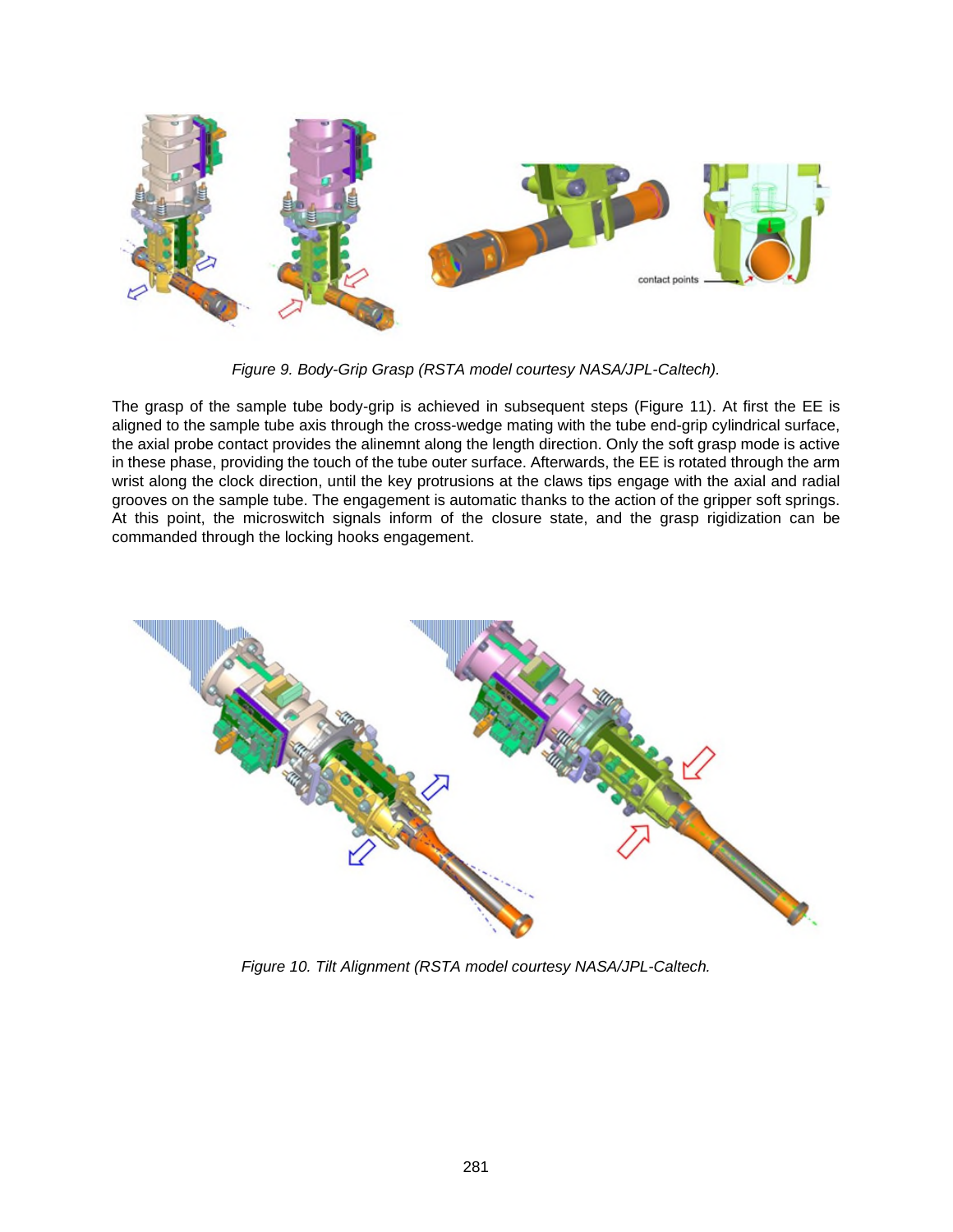<span id="page-7-0"></span>

<span id="page-7-1"></span>*Figure 11. Clock Alignment (RSTA models courtesy NASA/JPL-Caltech)).* 

### **Actuation analysis**

The actuation torque available at the cam shaft is of 2.3 Nm. This torque guarantees a motorization factor larger than *2* in accordance with the ECSS standards ( Figure *12*).



*Figure 12. Actuation and Resistant Torques.* 

# Tools Interface

In addition to the sample tube manipulation, the End Effector is capable of handling additional tools which could be adopted in the mission architecture, such as the tube collec[tion tray, a](#page-8-0)nd the orbiting sample lid. A design was outlined for the tool interface, named as grapple fixture (Figure 13). The design of the grapple fixture incorporates different grip features for full compatibility with the sample tube grips, and allows for the application of higher mechanical loads. The soft handling is again convenient during the target capture phase, while the full load application can be exerted after grasp rigidization.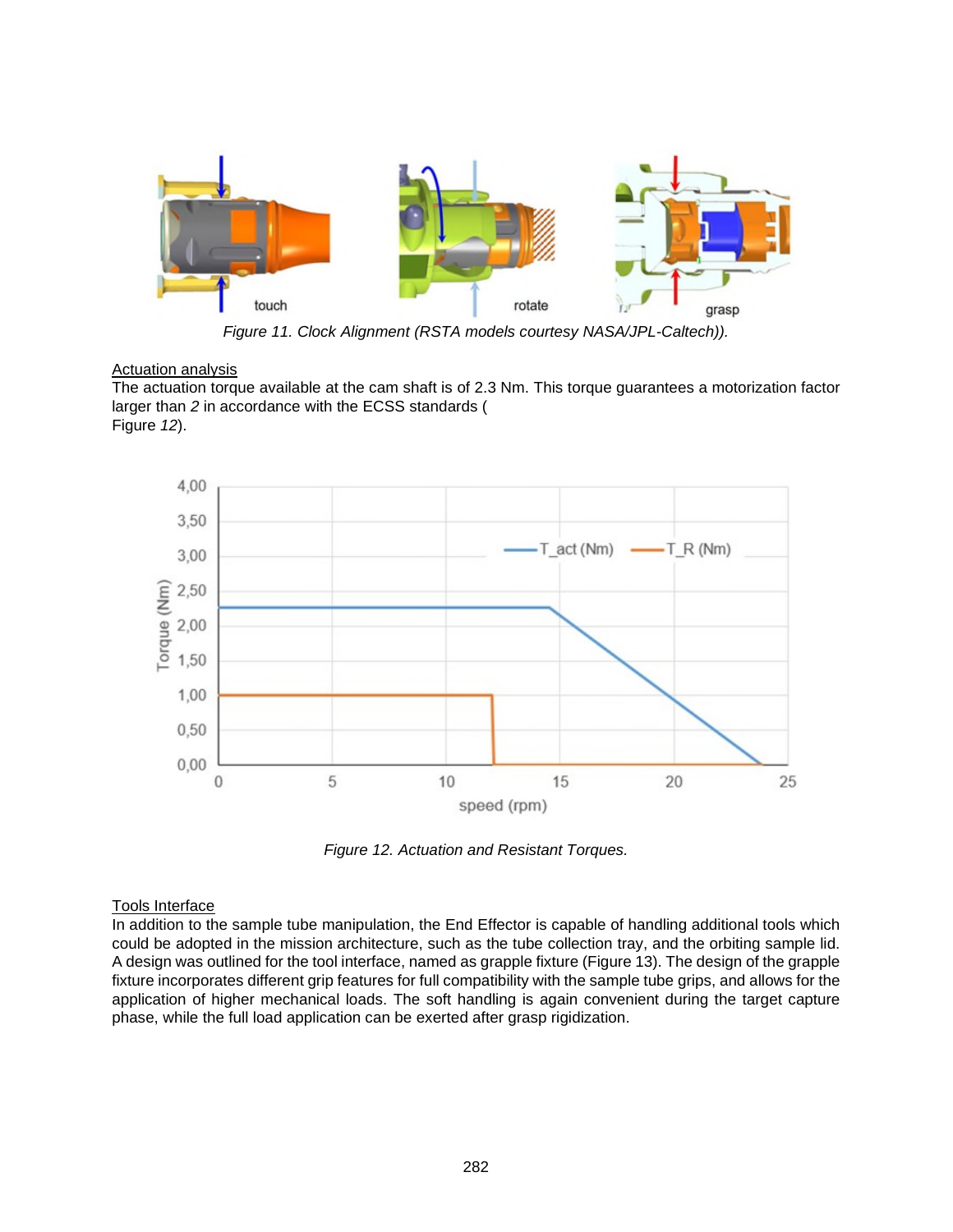<span id="page-8-0"></span>

*Figure 13. Grapple Fixture Design and Grasp.* 

It shall be noticed that, once the grasp rigidization is completed, the actuation chain is unloaded, while the load path is absorbed by the EE structural elements.

# **Integration and Tests**

### Integration

The integration is carried out in two sub-assemblies. At first the gripper mechanism is integrated, including manual check of the cam operation jaws opening torque measurement through dynamometer read. Then the actuator housing is assembled, including servomotor, microswitches, and control board. Afterwards, the EE is completed by connecting the two blocks [\(Figure 14\)](#page-8-1). Functional checks are carried out for motor actuation control, and signals acquisition. Motor torque and resistant torque are measured through current acquisition, with confirmation of compliant actuation margins.

The EE overall mass is 1.1 kg, while the peak power absorbed by the motor during the opening maneuver is of 1.40 W. The energy consumption is very low since the torque effort is necessary only for the opening maneuver while the closure and grasp is passively actuated through the gripper springs.

<span id="page-8-1"></span>

*Figure 14. End-Effector at Integration.* 

# Capture tests

Capture tests are performed for the sample tube end-grip and body-grip, and the tools grapple-fixture. The end-grip capture [\(Figure 15](#page-9-0)) is carried out considering misalignments up to  $\pm 3$  mm and  $\pm 5$  deg. The sample tube dummy is placed in the capture volume of the EE, which grasp soft-closure force aligns the grip to the tube axis. A relative axial displacement allows the axial probe to contact the tube head. Then, a relative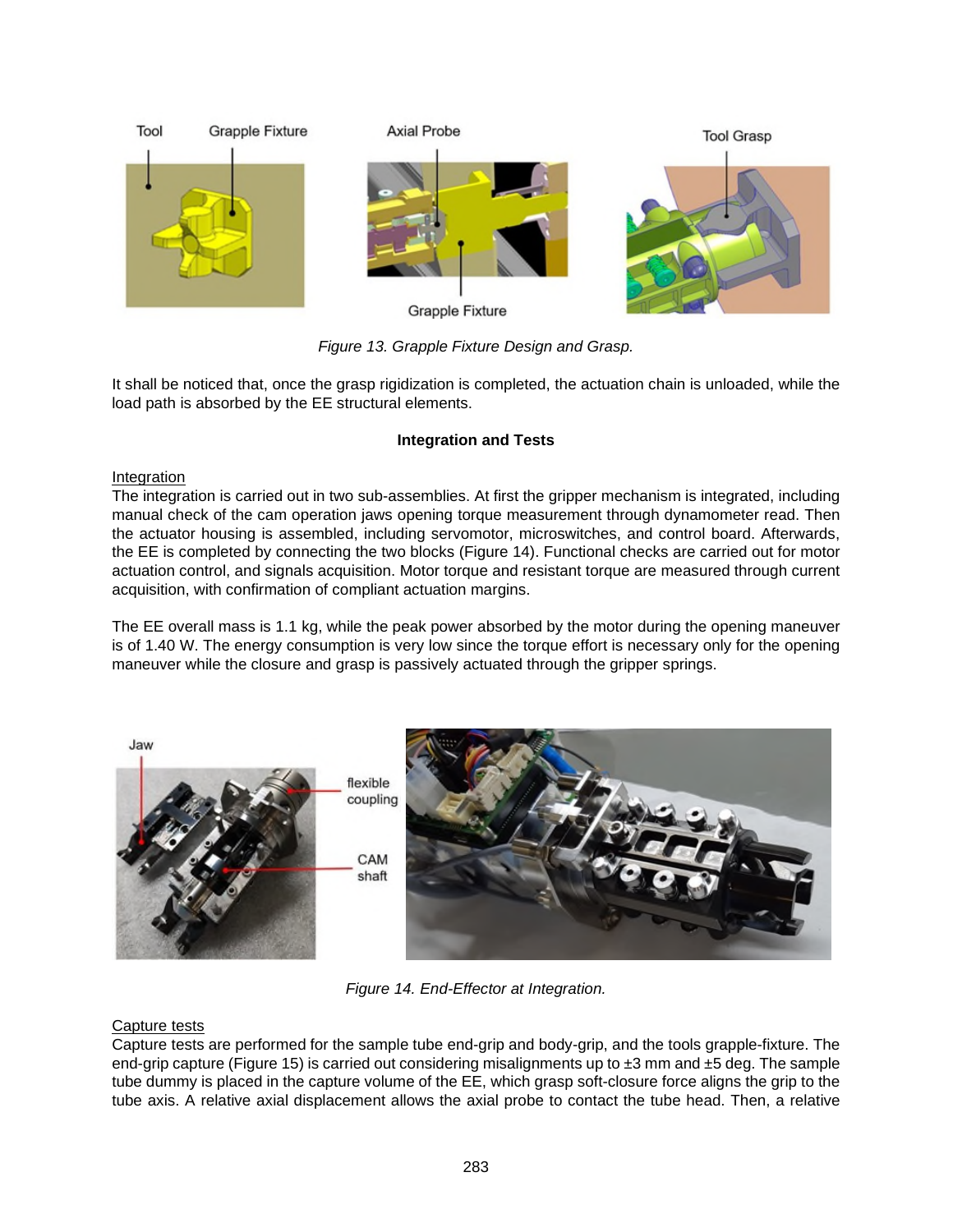clock rotation is provided until the jaws automatically engage with the tube axial grooves. Microswitch closure signals are detected, and the secure grasp rigidization is commanded to the locking hooks. The correct performance of the end-grip capture and locking operations was verified.



*Figure 15. RSTA end-grip capture test (RSTA models courtesy NASA/JPL-Caltech).* 

<span id="page-9-0"></span>The body-grip capture test was then carried out [\(Figure 16\)](#page-9-1) considering target misalignments up to  $\pm 3$  mm and ±5 deg. The sample tube dummy is presented to the EE with transverse orientation and residual misalignment; the EE soft-closure then aligns the tube body axis. Microswitches closure signals are detected, and the secure grasp rigidization is commanded to the locking hooks. The correct performance of the body-grip capture and locking operation was verified.

<span id="page-9-1"></span>

*Figure 16. Body-grip capture test (RSTA models courtesy NASA/JPL-Caltech).* 

Similarly, the grapple-fixture capture was tested ([Figure 17\)](#page-10-0), proceeding with the misalignment, capture, and locking sequence. Capture and locking performance were confirmed.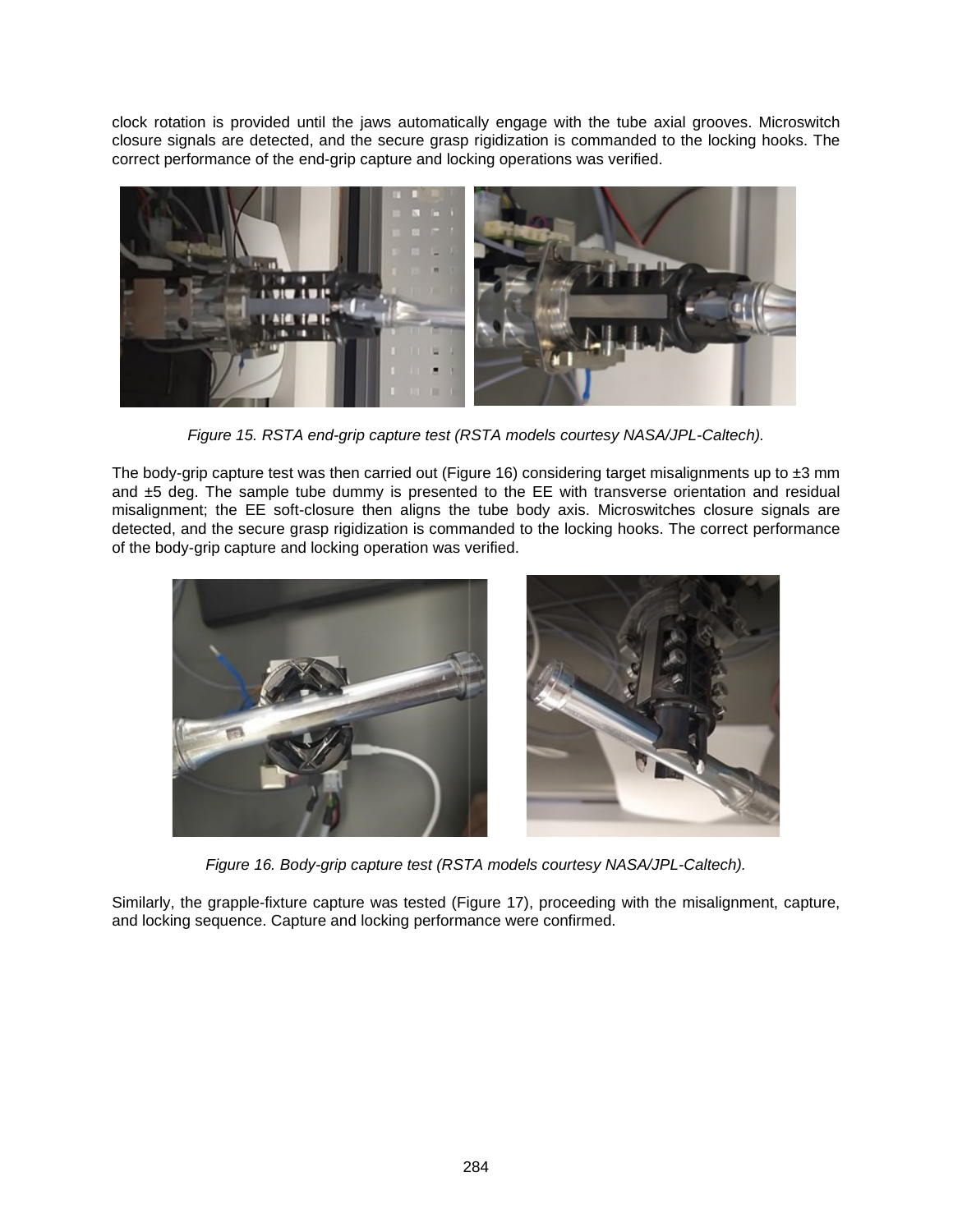<span id="page-10-0"></span>

*Figure 17. Grapple-Fixture Grasp of the OS-Lid Dummy.* 

Insertion and extraction tests followed the higher load tests, including: sample tube insertion test, sample tube extraction test, OS-Lid insertion test, and OS-Lid extraction test. The tests were performed against custom-designed ground equipment restaint interfaces. The secure grasp locking confirmed the robust performance of each operation (*[Figure 18](#page-10-1)*).

<span id="page-10-1"></span>

*Figure 18. RSTA and OS-Lid Dummy Insertion and Extraction test.* 

The most significant engineering budget and performance features of the EE breadboard are summarized in [Table 1.](#page-10-2)

| Quantity                       | <b>Value</b>                                      |
|--------------------------------|---------------------------------------------------|
| <b>EE</b> Envelope             | $\varnothing$ 70 mm $\times$ 200 mm (0.8 $\ell$ ) |
| <b>EE Mass</b>                 | $1.1$ kg                                          |
| Peak Power                     | < 5 W                                             |
| Soft Capture Grasp             | 10 <sub>N</sub>                                   |
| Secure Grasp Locking           |                                                   |
| <b>Axial Force Capacity</b>    | $>$ 350 N                                         |
| <b>Shear Force Capacity</b>    | $>250$ N                                          |
| <b>Bending Moment Capacity</b> | $> 20$ Nm                                         |
| <b>Torque Capacity</b>         | $>60$ Nm                                          |

<span id="page-10-2"></span>*Table 1. End-Effector Features.*